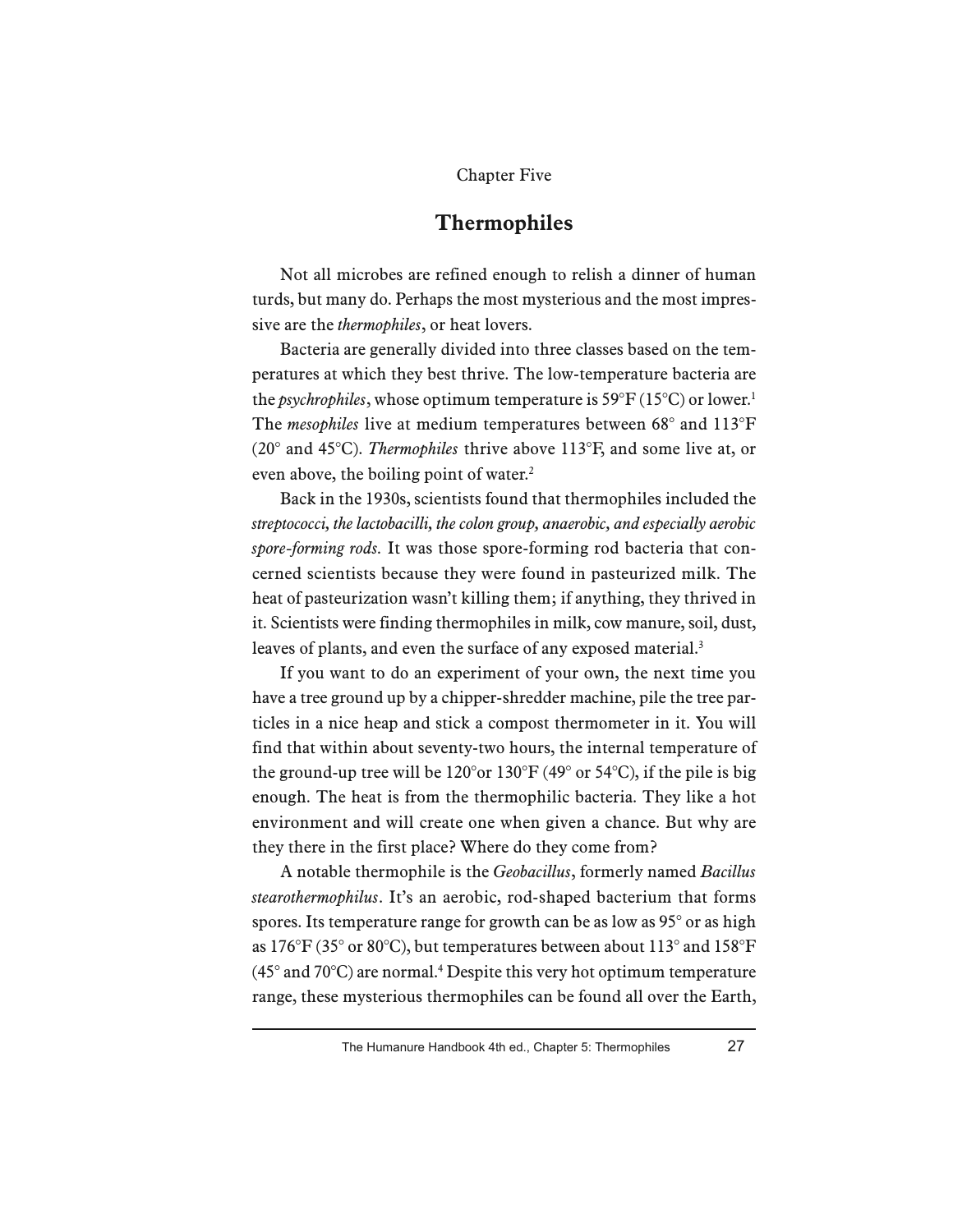a planet with an average surface temperature between 44 and  $50^{\circ}$ F (7 $^{\circ}$ and  $10^{\circ}$ C).

 Thermophilic bacteria have been found on all seven continents, in the Pacific Ocean, in the Mediterranean Sea, in the Bolivian Andes at an altitude of twelve thousand feet, and even in the upper troposphere six miles high. They've been found in oil wells seven thousand feet below the ground, in gold mines ten thousand feet underground, and in the ocean over six miles below sea level.<sup>5</sup>

 These are bacteria that love to eat human excrement, discarded organic material, and dead animals, yet their favorite hangouts are hot springs, geothermal soils, hot underground oilfields, natural gas wells, and hydrothermal vents.<sup>6</sup> And compost piles.

 Thermophiles are not new to science. The term *thermophilic* was probably first used by Miquel in 1879 to describe organisms that grow in what should be fatally high temperatures.<sup>7</sup> The first accounts describing organisms that live at such high temperatures were published by Pierre Sonnerat in 1774 when he reported on fish that lived in water at a temperature of 156°F (69°C). Other researchers reported the growth of algae in a hot spring at Karlsbad at 158°F (70°C) in 1837, in another hot spring at a temperature of 208°F (98°C) in 1846, cyanobacteria in a hot geyser at 181°F (83°C) in 1866, as well as many other reports.<sup>8</sup>

 More recently, there have been numerous reports of large numbers of thermophiles found even in cool soils and cold ocean sediments. Thermophilic bacteria were found in Iceland soils where the average temperature is 57°F (14°C), and in cool soils in Northern Ireland, the Andes, and in the northern US. The local soils in Northern Ireland never reached the bacteria's minimum growth temperatures. Scientists wonder how these thermophilic bacteria can exist in large numbers in environments where they can't grow, yet they speculate that the Earth's population of thermophiles is "enormous." Thermophilic bacteria were even found in Pacific Ocean basin cores in sediments dating back nearly six thousand years.<sup>9</sup>

 The answer seems to lie in the ability of thermophilic bacteria to form spores. When they don't have conditions favorable for growth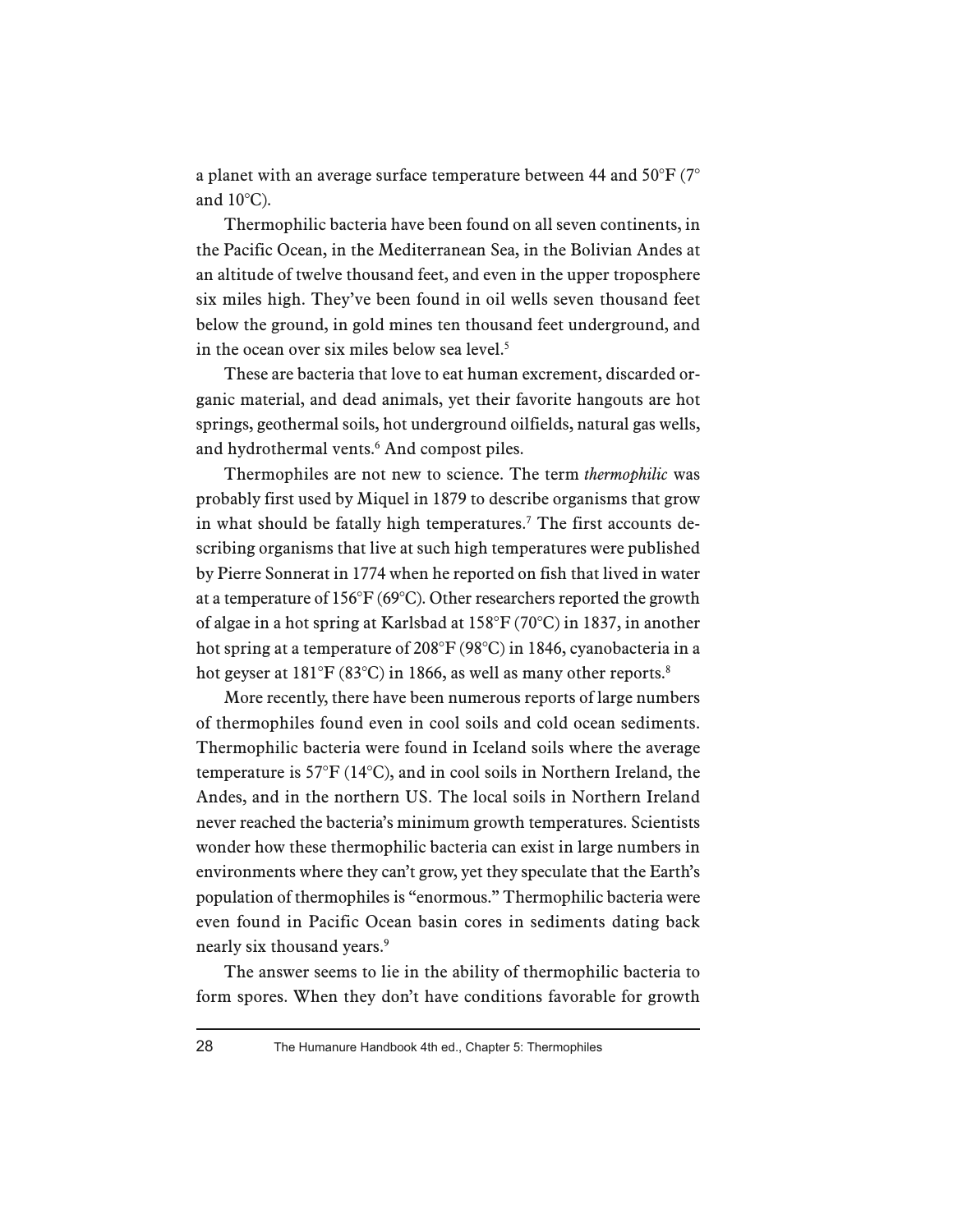(i.e., high temperatures), they form "endospores," a life cycle condition that allows for their long-term survival<sup>10</sup> — very long term. One scientist estimated that thermophilic endospores can survive for a staggering 1.9 billion years at a temperature of 109°F (43°C), and longer if the temperatures are lower.<sup>11</sup> One theory suggests that the thermophiles were among the first living things on this planet, developing and evolving during the primordial birthing of the Earth when surface temperatures were quite hot. They have thus been called the *Universal Ancestor,* esti-

| <b>EARLY INVESTIGATIONS OF THERMOPHILIC BACTERIA</b>                                                                                                                                   |                                                                      |                                                                                                   |                                                  |
|----------------------------------------------------------------------------------------------------------------------------------------------------------------------------------------|----------------------------------------------------------------------|---------------------------------------------------------------------------------------------------|--------------------------------------------------|
| <b>INVESTIGATOR</b>                                                                                                                                                                    | <b>ORGANISMS</b>                                                     | <b>SOURCE</b>                                                                                     | <b>TEMPERATURE</b>                               |
| <b>Miquel</b> (1879-88)                                                                                                                                                                | Bacillus thermophilus                                                | Seine<br>River water:<br>sewage excreta; dust;<br>air                                             | 42°-70°C.<br>65°-70°C.<br>optimum                |
| Van Tieghem<br>(1881)<br>Certes and<br>Garrigou (1886)                                                                                                                                 | (1) Streptococcus<br>(2) Bacillus<br>(1) Small rods<br>(2) Filaments | Water in which beans<br>had been cooked<br>Hot spring at Luchon                                   | Up to $74^{\circ}$ C.<br>Up to 77°C<br>45°-64°C. |
| Globig (1888)                                                                                                                                                                          | Many bacilli (30 kinds)                                              | Garden soil                                                                                       | 50°-70°C.                                        |
| <b>Burrill (1889)</b>                                                                                                                                                                  | Two bacilli                                                          | Silage; manure                                                                                    | 60°-70°C.                                        |
| Schloessing (1889)<br>Cohn (1893)                                                                                                                                                      |                                                                      | Stable manure                                                                                     | Up to 79.5°C.                                    |
| <b>Flügge (1894)</b>                                                                                                                                                                   | Many bacteria                                                        | <b>Sterile milk</b>                                                                               | 24°-44°C. or<br>27°-54°C.                        |
| Leichman (1894)                                                                                                                                                                        | A bacillus                                                           | Slimy milk                                                                                        | 45°-50°C.                                        |
| MacFadven<br>and Blaxall (1894)                                                                                                                                                        | Many bacilli                                                         | Earth, river + sea water.<br>river mud, air dust,<br>straw and feces of men.<br>mice and chickens | 60°-65°C.                                        |
| Gorini (1895)                                                                                                                                                                          |                                                                      | Milk                                                                                              | $37^{\circ}$ -                                   |
| Karlinski (1895)                                                                                                                                                                       | (1) Bacillus Illidzensis<br>capsulatus<br>(2) Bacterium Ludwigi      | Hot springs of Illidze<br>in Bosnia                                                               | 50°-58°C.<br>55°-57°C.                           |
| Rabinowitsch (1895)                                                                                                                                                                    | Eight species of<br>thermophilic bacteria                            | Many sources; widely<br>distributed in nature                                                     | 34°-75°C.                                        |
| Weber (1895)                                                                                                                                                                           | <b>Bacillus I</b><br>Bacillus II<br>Bacillus III                     | "Sterile" milk                                                                                    | 22°-60°C.<br>22°-60°C.<br>30°-65°C.              |
| Source: Morison, Lethe E., and Tanner, Fred M. (1921). Studies on Thermophilic Bacteria: Aerobic<br>Thermophilic Bacteria from Water. Dept. of Bacteriology, Univ. of Illinois Urbana. |                                                                      |                                                                                                   |                                                  |

The Humanure Handbook 4th ed., Chapter 5: Thermophiles 29